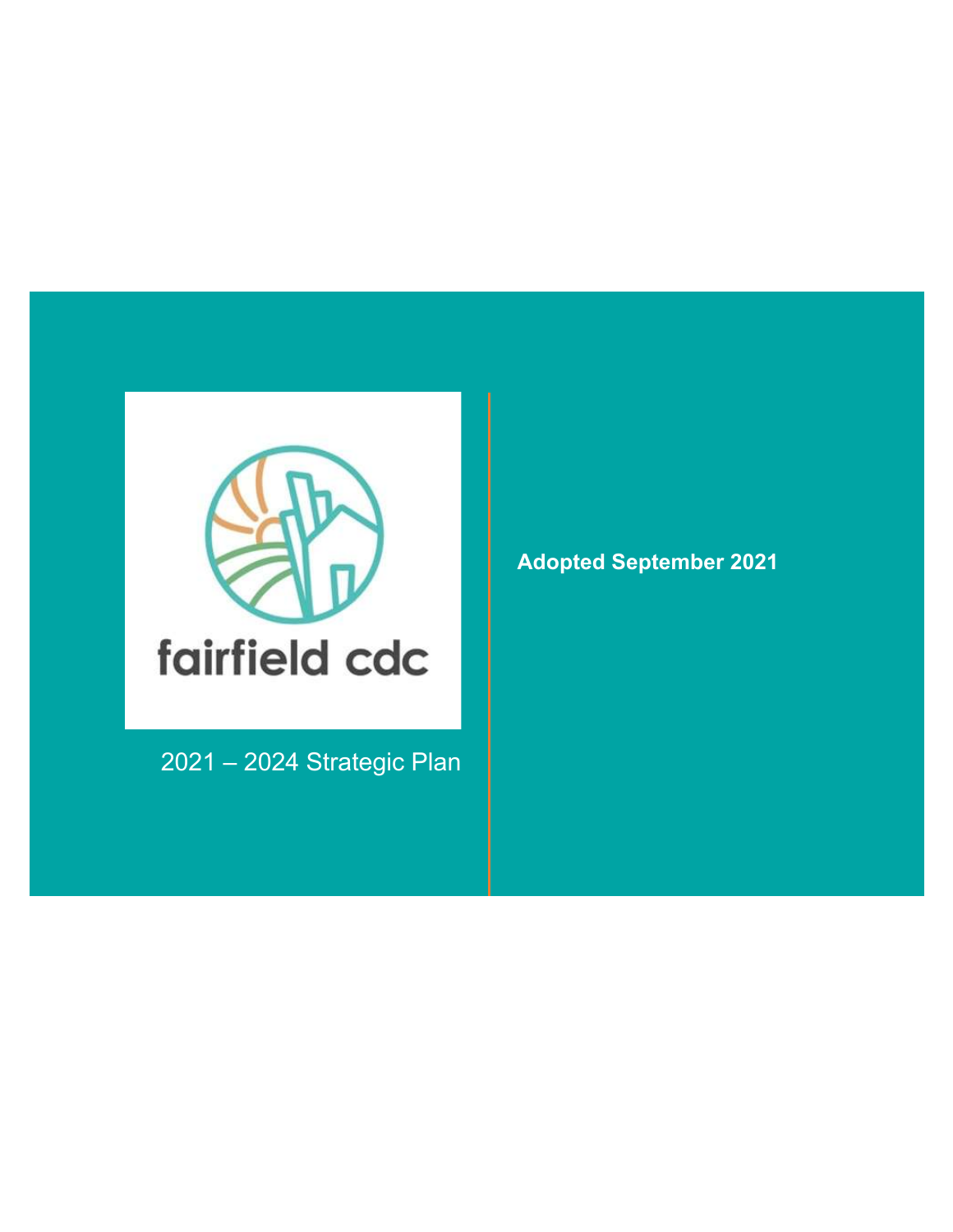### **Introduction**

The Fairfield Community Development Corporation (FCDC) was incorporated in 2019 as a 501(c)(3) nonprofit, community development corporation to proactively address the health and wellness, education, housing, jobs and economic development, and safety of the Fairfield community of Huntington, West Virginia. The Fairfield community is well known for its rich history, pride, and resiliency and has been selected for several city planning initiatives. A map of the Fairfield area is attached. The FCDC was created as part of the City of Huntington's Innovation Plan and the award-winning *America's Best Communities Initiative.* Currently, funding for FCDC is supported by the America's Best Communities Fund and the Foundation for the Tri-State Community.

Following the hiring of RaShad Sanders as Executive Director in November 2020, the founding board of directors launched a strategic planning process in May 2021 to develop a goal-driven blueprint to purposefully improve the quality of life in the community, while increasing the capacity and sustainability of FCDC. Guided by a Strategic Planning Committee and facilitation by a neutral consultant, members of the board of directors participated in three planning sessions to develop the organization's first strategic plan. An issue-based approach using a strength-based framework guided strategic thinking, conversations, and planning around the pillars of *Discover, Dream, Design and Destiny.* 

Components of the 2021 – 2024 strategic plan include:

 A point-in-time snapshot of the current environment in which FCDC operates A clear mission and core values Four strategic priorities, which frame landmark goals and expected results, and, Three-year strategies.

The following strategic plan will be launched in October 2021 and should be viewed as a living tool and catalyst for action. Plan progress will be reviewed bi-annually by the board of directors and will be updated on a regular basis in response to the evolving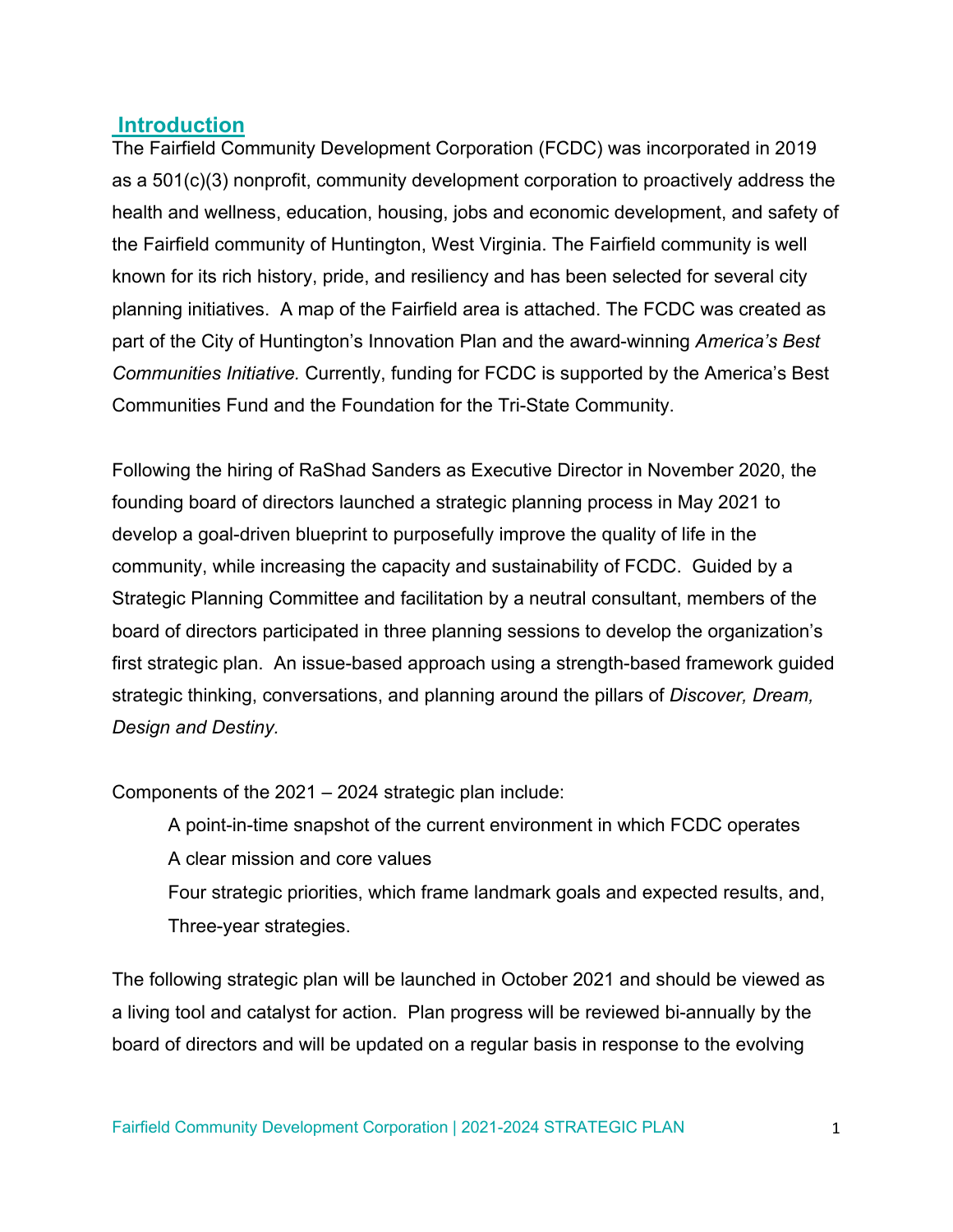needs of the community. To ensure successful implementation, an annual operational plan will be developed and carried out by an active, staff-supported committee structure.

Community involvement and strong partnerships are cornerstones of the plan, in addition to clear communications, community buy-in, and sustainable funding. The FCDC Board of Directors and staff is committed to listening, engaging, and involving community residents and other stakeholders to implement its first strategic plan, and encourages everyone in the community to take an active role to ensure its success.

### **Setting the Context**

In preparation for a well-informed process, a survey of the board of directors was conducted in May 2021, to identify critical planning issues prior to the first planning retreat. The online survey was completed by eleven members for a response rate of 65%, and feedback was gathered on the mission and the current environment which FCDC operates.

A *Strategic Issue Brief* of common themes was developed from the survey findings and was expanded upon during the first planning session. This information provided a decision-making framework to affirm strategic directions and priorities. Common themes are summarized as follows.

**Key strengths**, which were identified to build upon for the future included:

 Partnerships with anchor institutions: Marshall University, City of Huntington, Huntington Housing Authority and Mountain Health

A strong sense of interest, involvement, commitment, and love of the community

A rich history and pride

Location as a primary artery of Hal Greer Boulevard and in a beautiful part of the country

Designation of Huntington as the #1 American Best Community

Knowledge, leadership, and connections of members of the board of directors

A strong faith-based community, and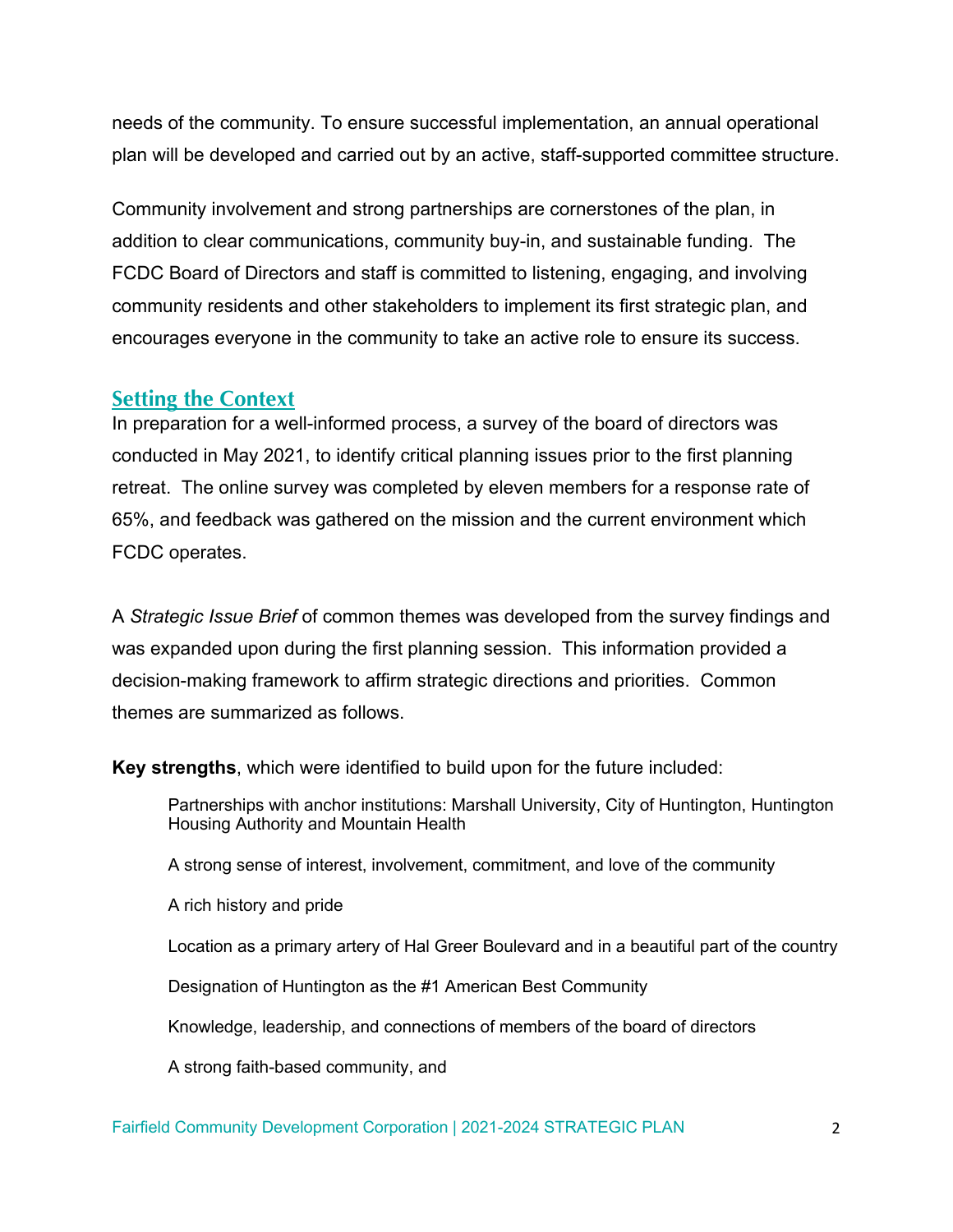Three community centers.

#### **Opportunities** on the horizon which were cited included:

Establishing FCDC as the voice and hub of the Fairfield community

Securing funding for economic development through grant opportunities

 Creating a liaison role with the City of Huntington, the Huntington Housing Authority, Marshall University, Cabell Huntington Hospital, Mount West Community College, Cabell County Career Center, and Huntington Junior College

 Supporting effective community revitalization strategies such as housing redevelopment, economic development, redevelopment and redesign of the Hal Greer Corridor, Northcott Court, securing a community grocery store, and addressing issues such as cost of living and healthy environments

Increasing local resident and stakeholder participation

Expanding awareness of the FCDC

Expanding youth and resident involvement and engagement

Building a stronger partnership with the faith-based community, and

Supporting growth and sustainability of the three community centers.

**Critical issues** to address through planning were noted in several key areas, including:

 Finding innovative ways to foster community involvement, support, and leadership, including new partnerships and champions

 Promoting opportunities to improve lives (housing, grocery store, economic development, education, health)

Establishing FCDC as the hub for the community to share information and create unity

 Developing clear priorities to guide both staff and board through strategic planning (housing and economic development were noted as top priorities\*)

 Ensuring financial stability of FCDC operations through fund development, grants, and a new donor base

 As a young non-profit organization, continuing to build staff and board attributes to ensure FCDC is a thriving non-profit

Creating new communication channels

Gathering input from the community through the formation of an Advisory Committee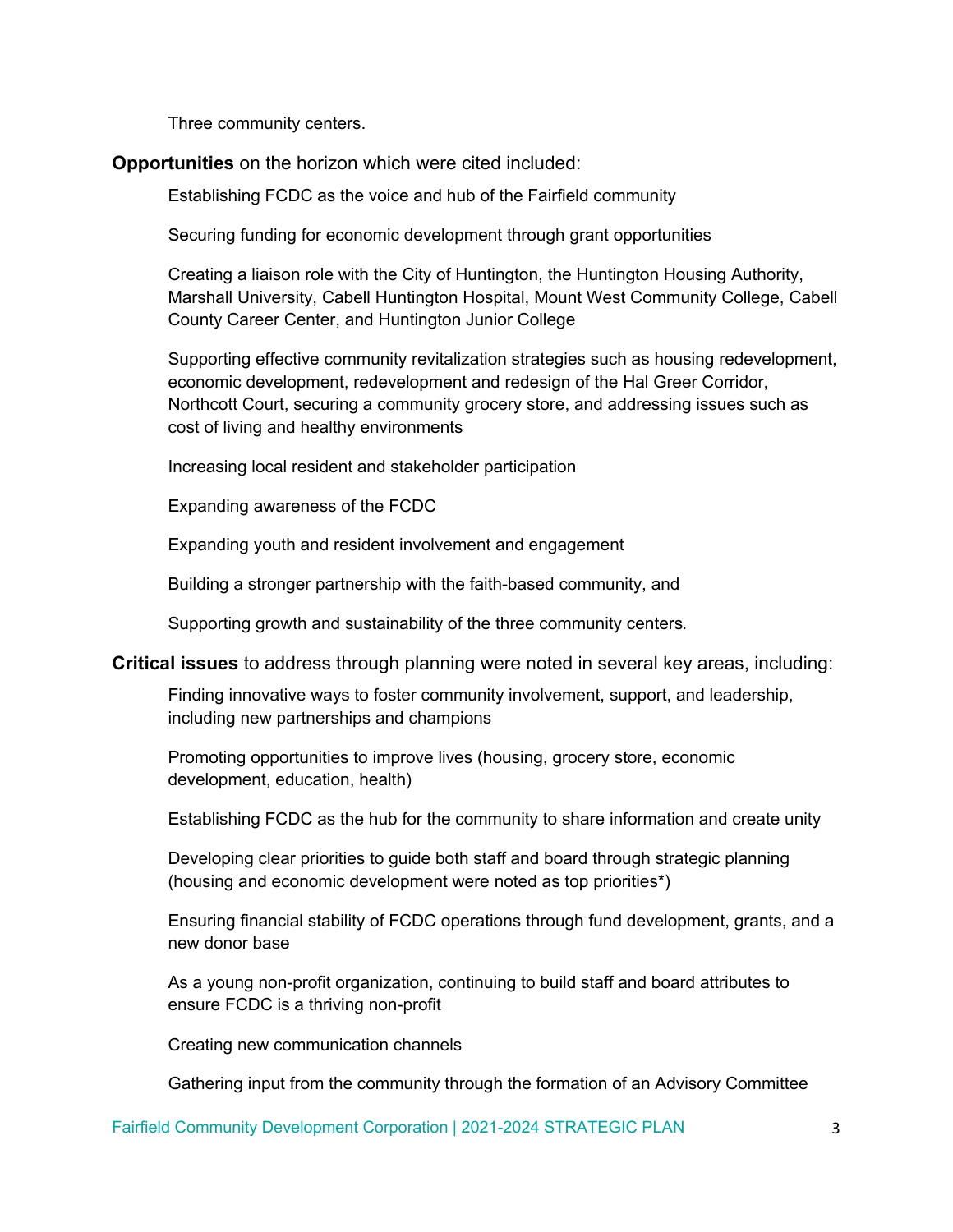Developing youth opportunities such as a summer youth program which would align health, education, and community revitalization efforts, and

 Communicating and educating policy makers and legislators about the community and needed policy changes.

# **Vision, Mission and Core Values**

One of the fundamental roles of an organization is to set direction through a clearly defined mission and vision. As part of the planning process, FCDCs organizational identity was reviewed and updated to ensure it clearly conveys the purpose and scope of the organization, while working to achieve its vision or dream result. Feedback on mission concepts from the pre-retreat survey was incorporated into the revised mission statement. Additionally, core values and principles were defined through the sharing of neighborhood stories and will be used for decision-making to guide and anchor FCDC into the future.

#### **VISION**

To serve as the community hub in making the Fairfield community a close-knit, safe, and nurturing place for families, businesses, and neighborhoods to grow and thrive.

#### **MISSION**

Advance and unify the Fairfield community through community development, redevelopment, and economic development activities to enhance the physical, economic, health, safety, welfare, and social aspects of life for all residents.

#### **CORE VALUES**

In fulfilling our mission, we believe and are committed to our building a better future for the Fairfield community through:

*Inclusion, compassion, and empathy for our neighbors and partners.*

*Striving for excellence and expecting quality and success in everything we do.*

*Empowering residents to become advocates and leaders.*

*Collaborating and working with others.* 

Fairfield Community Development Corporation | 2021-2024 STRATEGIC PLAN 4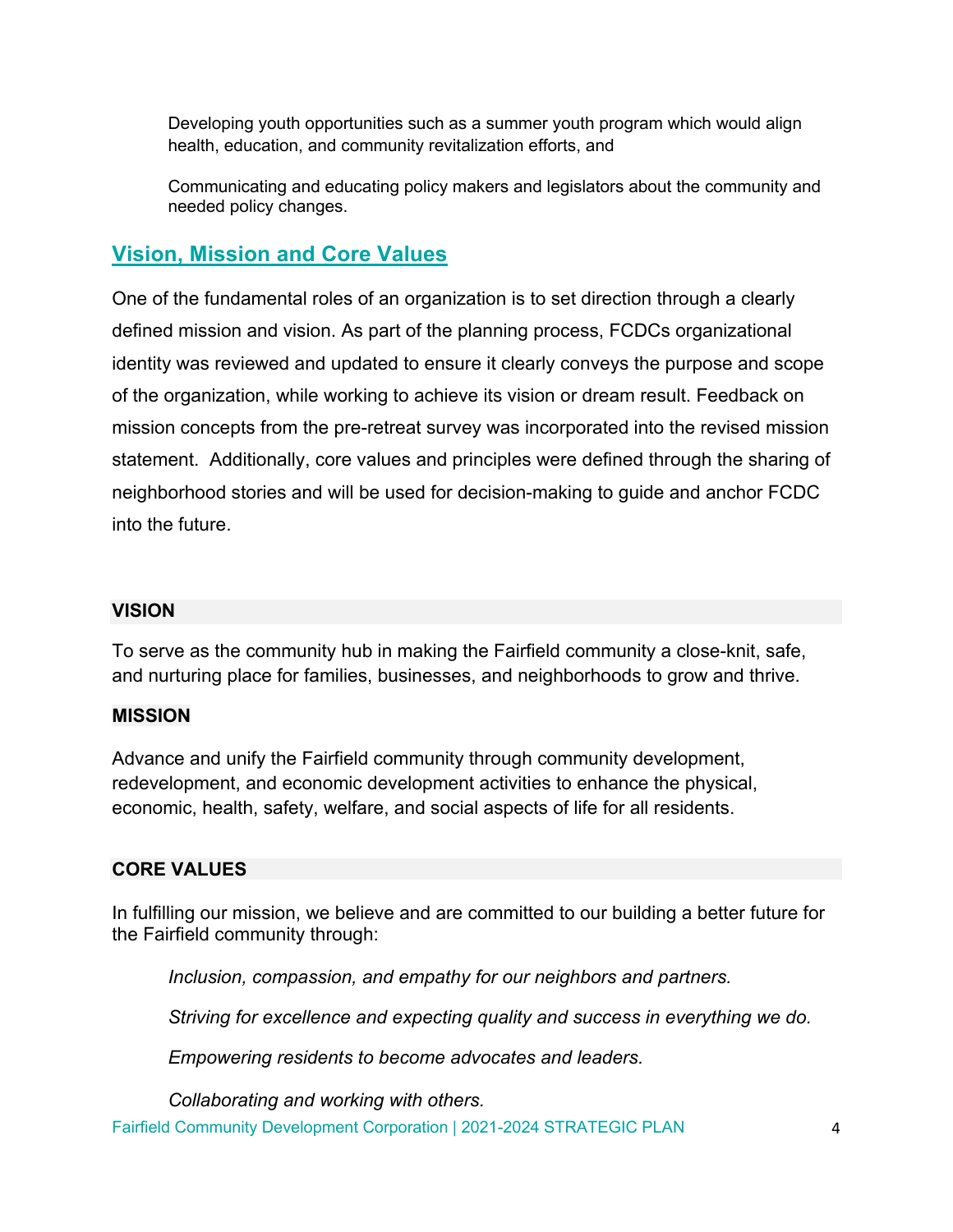# **Strategic Priorities**

There was consensus that over the next three years, FCDC will seek to focus its efforts on four key priority areas. Each of these priorities are interconnected and mutually reinforcing and provide a strategic framework for goals, outcomes, and strategies.

- I. Community Revitalization, Beautification, and Infrastructure Improvements
- II. Outreach, Education, and Communication
- III. Financial Sustainability
- IV. Organizational Excellence and Collaboration

# **Goals, Outcomes and Strategies**

Goals and expected results are descriptions of what FCDC must achieve to be successful and strategies are specific steps which will be taken to address the components of each goal and to track accountability. Year one strategies are prioritized using the criteria of importance, capacity, and timeliness, and will serve as building blocks for strategic directions to be taken in years two and three.

### **COMMUNITY REVITILIZATION, BEAUTIFICATION and INFRASTRUCTURE**

Goal I: Foster ownership, pride, and investment in the Fairfield community to ensure residents have access to affordable housing, meaningful jobs, education, healthy lifestyles, and a range of community amenities.

#### **Expected Outcomes:**

Community voice and input will be elevated

- Residents will have greater access to supportive services
- Ownership and pride in the Fairfield community will increase
- FCDC will serve as a conduit to keep investments in the Fairfield community

| Year One Strategies (2021-2022)                                          | <b>Progress</b><br>(C, IP, NS) |
|--------------------------------------------------------------------------|--------------------------------|
| 1.1 Maintain an inventory of updated demographic and community           |                                |
| information of the Fairfield community                                   |                                |
| 1.2 Engage community members in identifying community needs and          |                                |
| providing recommendations and input to support redevelopment efforts and |                                |
| economic development projects                                            |                                |
| Recruit neighborhood block ambassadors<br>$\circ$                        |                                |
| Submit public comments<br>$\circ$                                        |                                |
| Host small, informal community listening sessions (build into<br>$\circ$ |                                |
| existing events) and share recommendations with public policy            |                                |
| stakeholders                                                             |                                |
| Utilize community surveys                                                |                                |
| 1.3 Develop gateway signage to welcome and introduce visitors to the     |                                |
| Fairfield community                                                      |                                |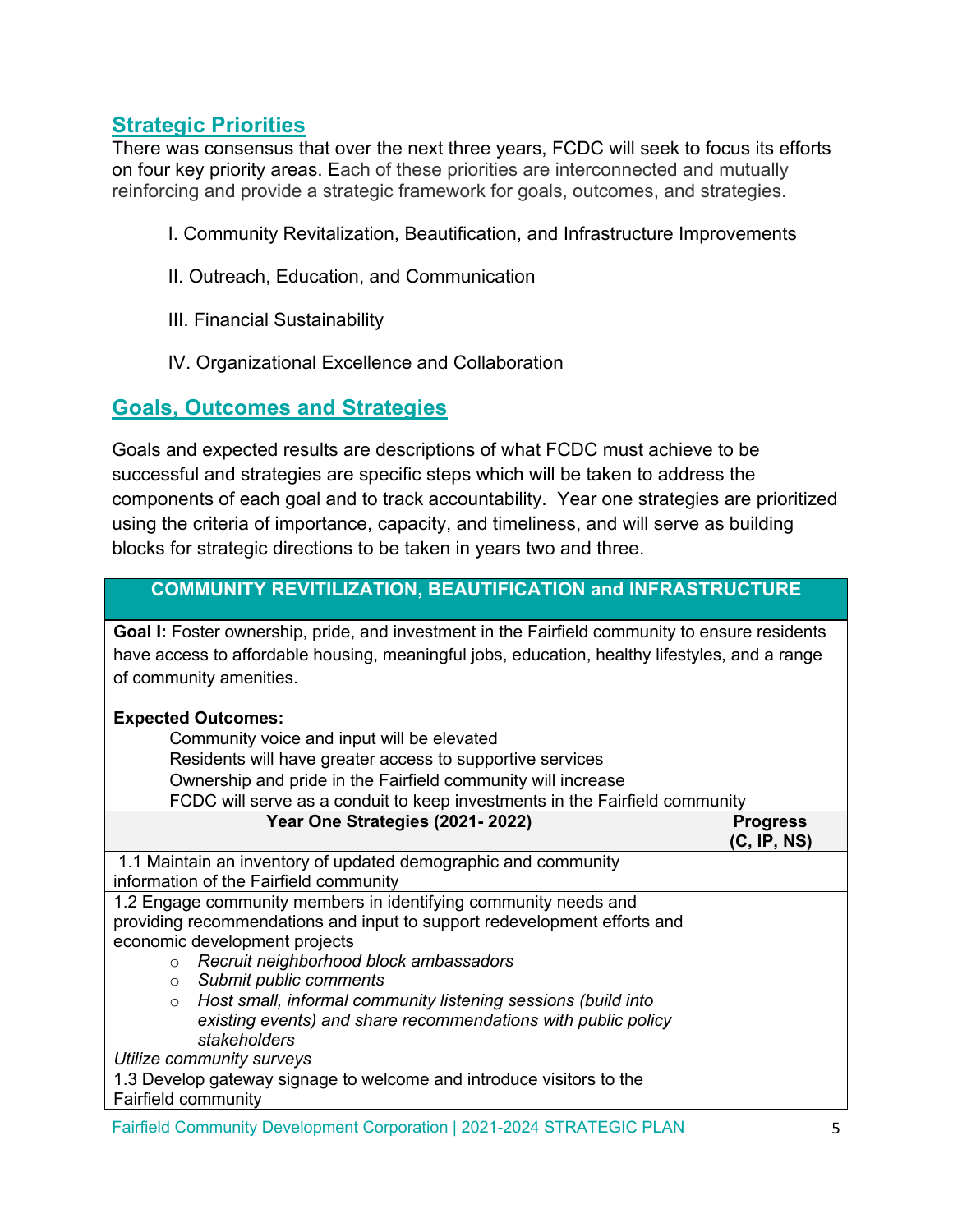| $\circ$                       | Identify area for signage                                                    |  |  |  |
|-------------------------------|------------------------------------------------------------------------------|--|--|--|
| $\circ$                       | Develop design concept and guidelines                                        |  |  |  |
| $\circ$                       | Develop cost estimate and phased plan                                        |  |  |  |
| $\circ$                       | Secure outside consultation                                                  |  |  |  |
|                               | 1.4 Organize neighborhood competitions and campaigns to promote              |  |  |  |
|                               | property beautification and revitalize existing community garden spaces      |  |  |  |
| $\circ$                       | Identify sponsors and grant opportunities to purchase plants,                |  |  |  |
|                               | watering systems and other campaign activities                               |  |  |  |
| $\circ$                       | Engage neighborhood block ambassadors                                        |  |  |  |
| $\circ$                       | Promote volunteer opportunities for youth and residents                      |  |  |  |
| $\circ$                       | <b>Partner with Coalfield Development Corporation, Goodwill</b>              |  |  |  |
|                               | training program, and AD Lewis youth programs                                |  |  |  |
| $\circ$                       | Launch campaigns and recognize most improved                                 |  |  |  |
|                               | neighborhoods                                                                |  |  |  |
|                               | 1.5 Highlight the history and architect of churches and communities of faith |  |  |  |
| in the community              |                                                                              |  |  |  |
| $\circ$                       | Identify and partner architectural firm to provide technical                 |  |  |  |
|                               | assistance                                                                   |  |  |  |
| $\circ$                       | Meet with churches and present the project for buy-in                        |  |  |  |
| $\circ$                       | Develop a promotional booklet for distribution                               |  |  |  |
| Future Strategies (2023-2024) |                                                                              |  |  |  |
|                               | 1.6 Promote and facilitate the retention and expansion of minority-owned     |  |  |  |
|                               | businesses (female, black, and brown-owned businesses)                       |  |  |  |
|                               | Showcase black-owned businesses through media stories, site tours,           |  |  |  |
|                               | social media posts, and FCDC networking and sponsorship opportunities        |  |  |  |
|                               | 1.7 Ensure zoning codes are being followed for land usage                    |  |  |  |
|                               | 1.8 Continue to partner with Huntington Bank to create homeownership         |  |  |  |
| opportunities                 |                                                                              |  |  |  |
|                               |                                                                              |  |  |  |
|                               | 1.9 Continue to promote, partner with, and support youth centers             |  |  |  |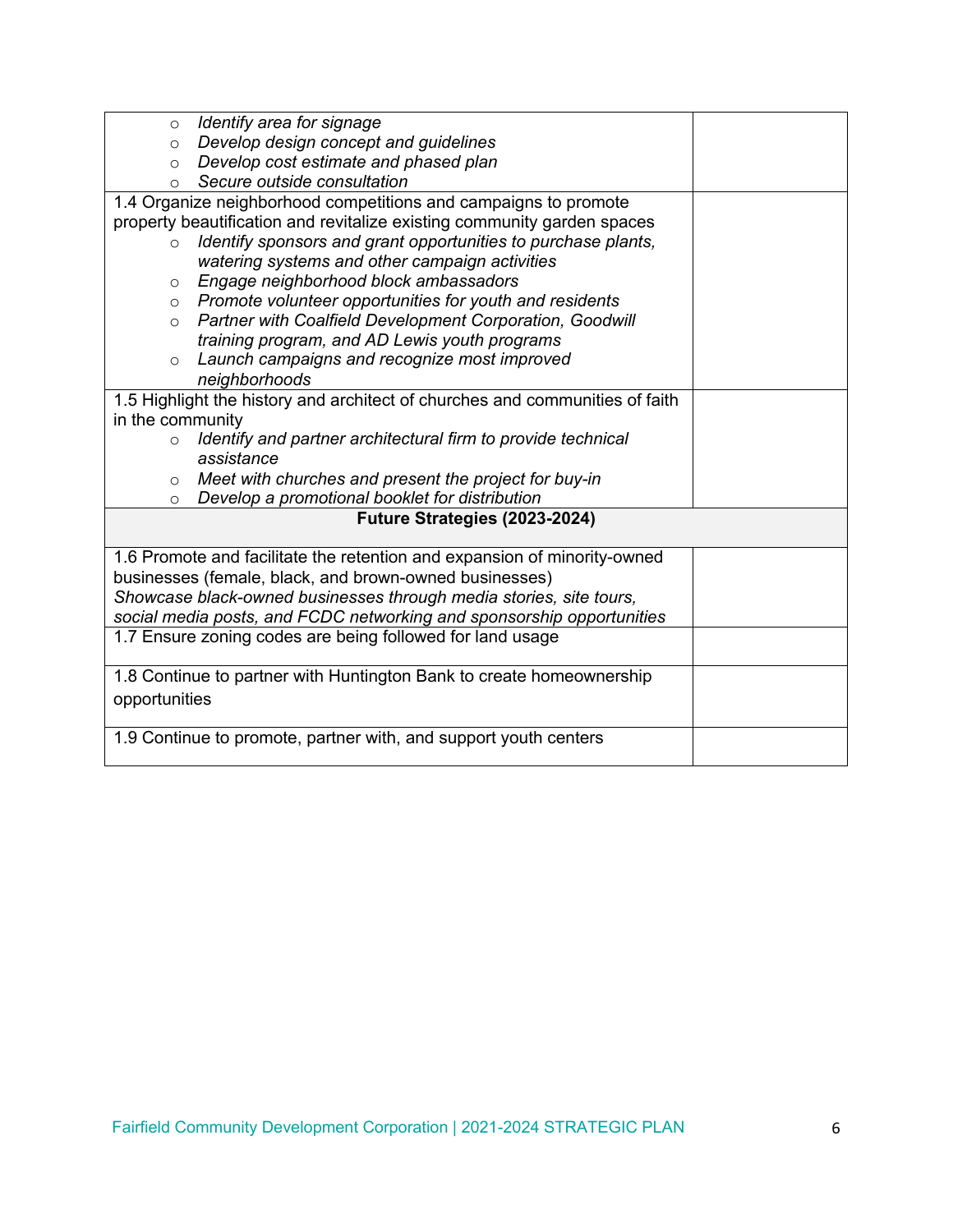| <b>OUTREACH, EDUCATION and COMMUNICATIONS</b>                                                                                                                                                                                                                                                                                                                                                                                                                                                                                                                                                                                                                                                                                                                                                                                                                                                                                                                                                                                                                                                                           |                                |  |  |  |
|-------------------------------------------------------------------------------------------------------------------------------------------------------------------------------------------------------------------------------------------------------------------------------------------------------------------------------------------------------------------------------------------------------------------------------------------------------------------------------------------------------------------------------------------------------------------------------------------------------------------------------------------------------------------------------------------------------------------------------------------------------------------------------------------------------------------------------------------------------------------------------------------------------------------------------------------------------------------------------------------------------------------------------------------------------------------------------------------------------------------------|--------------------------------|--|--|--|
| <b>Goal II:</b> Serve as the community hub and voice through information sharing, awareness,<br>partnerships, advocacy, and engaging residents as change agents.                                                                                                                                                                                                                                                                                                                                                                                                                                                                                                                                                                                                                                                                                                                                                                                                                                                                                                                                                        |                                |  |  |  |
| <b>Expected Outcomes:</b><br>Community members will be better informed about resources and events<br>FCDC will be visible and known in the community                                                                                                                                                                                                                                                                                                                                                                                                                                                                                                                                                                                                                                                                                                                                                                                                                                                                                                                                                                    |                                |  |  |  |
| Year One Strategies (2021-2022)                                                                                                                                                                                                                                                                                                                                                                                                                                                                                                                                                                                                                                                                                                                                                                                                                                                                                                                                                                                                                                                                                         | <b>Progress</b><br>(C, IP, NS) |  |  |  |
| 2.1 Create and implement an integrated marketing and<br>communications plan<br>Create a tag line and elevator speech to promote FCDC<br>$\circ$<br>Train messengers, including youth leaders (partner with<br>$\circ$<br>Huntington High School)<br>Develop branded materials including a brochure and<br>$\circ$<br>promotional materials for distribution by the board of<br>directors, staff, and volunteers<br>Launch a website to promote community events,<br>$\circ$<br>success stories, community resources and opportunities<br>to volunteer and support FCDC<br>Enhance FCDC's social media presence<br>$\circ$<br>Develop an electronic/print newsletter<br>$\circ$<br>Identify sponsors for promotional materials<br>$\circ$<br>2.2 Launch an Advisory Committee to enhance communications<br>and engagement<br>2.3 Develop and foster positive media relationships<br>Compile list of local print/air media contacts<br>$\circ$<br>Provide feature stories<br>$\circ$<br>Respond to media opportunities<br>$\circ$<br>2.4 Continue to partner and participate in community outreach<br>events (Juneteenth) |                                |  |  |  |
| Future Strategies (2023-2024)                                                                                                                                                                                                                                                                                                                                                                                                                                                                                                                                                                                                                                                                                                                                                                                                                                                                                                                                                                                                                                                                                           |                                |  |  |  |
| 2.5 Host an annual social and educational event with food and<br>giveaways to bring members of the community together to network<br>and learn                                                                                                                                                                                                                                                                                                                                                                                                                                                                                                                                                                                                                                                                                                                                                                                                                                                                                                                                                                           |                                |  |  |  |
| 2.6 Identify and train a celebrity spokesperson to promote and<br>deliver consistent messaging to community members and targeted<br>audiences                                                                                                                                                                                                                                                                                                                                                                                                                                                                                                                                                                                                                                                                                                                                                                                                                                                                                                                                                                           |                                |  |  |  |
| 2.7 Secure visible office space                                                                                                                                                                                                                                                                                                                                                                                                                                                                                                                                                                                                                                                                                                                                                                                                                                                                                                                                                                                                                                                                                         |                                |  |  |  |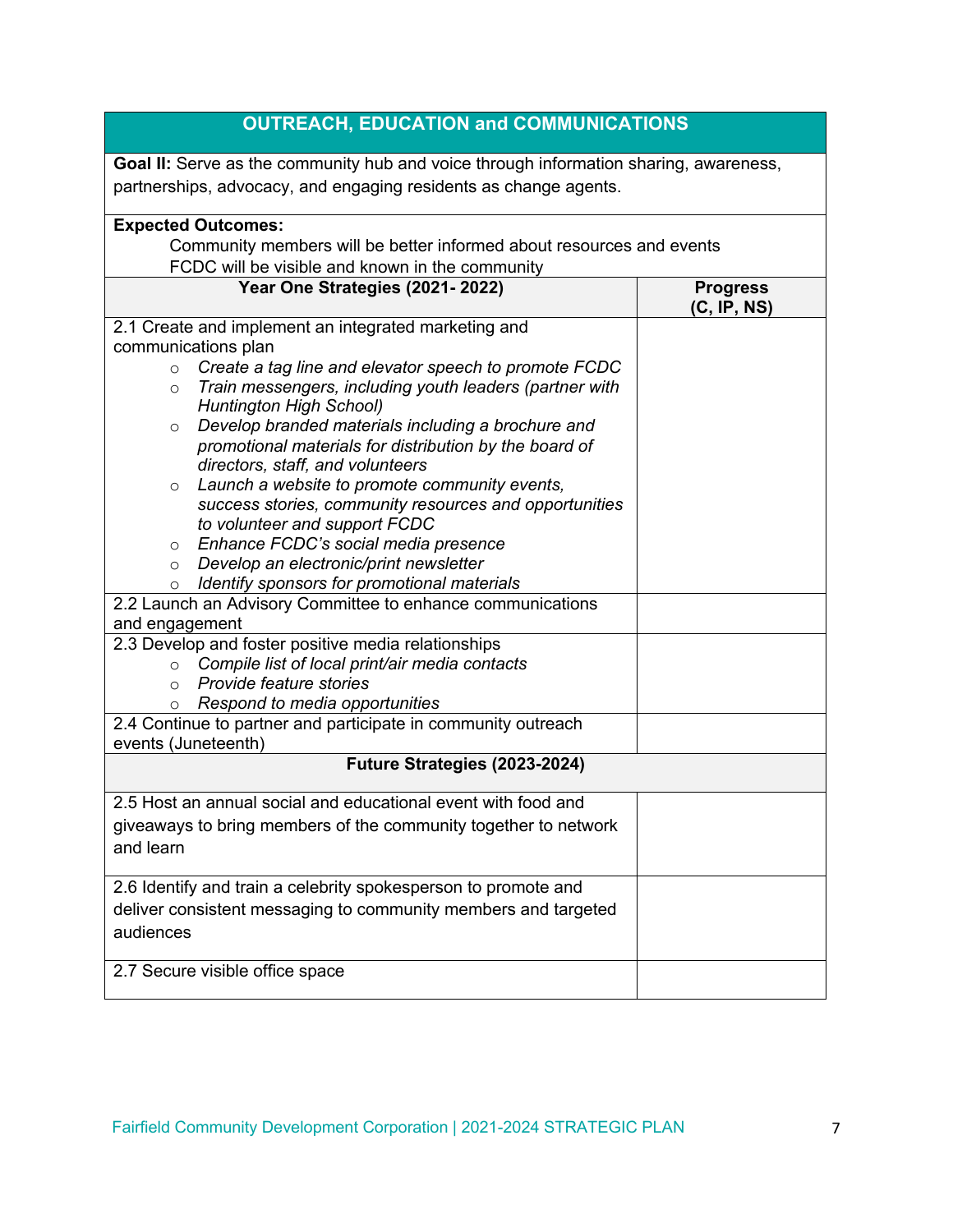| <b>FINANCIAL SUSTAINABILITY</b>                                                |                 |  |  |
|--------------------------------------------------------------------------------|-----------------|--|--|
| Goal III: Diversify and grow revenue streams to support FCDC operations.       |                 |  |  |
| <b>Expected Outcomes:</b>                                                      |                 |  |  |
| Financial resources will be available to implement FCDC's strategic plan       |                 |  |  |
| FCDC's supporters will be expanded                                             |                 |  |  |
| Year One Strategies (2021-2022)                                                | <b>Progress</b> |  |  |
|                                                                                | (C, IP, NS)     |  |  |
| 3.1 Secure major state/federal grants                                          |                 |  |  |
| Research available grants<br>$\circ$                                           |                 |  |  |
| Partner with Matt Ward/review the updated Sustainable Strategies<br>$\circ$    |                 |  |  |
| roadmap                                                                        |                 |  |  |
| Submit proposal(s)<br>$\circ$                                                  |                 |  |  |
| Carry out and report on grant deliverables<br>$\circ$                          |                 |  |  |
| 3.2 Build the capacity of the Board of Directors and staff to actively support |                 |  |  |
| fundraising efforts                                                            |                 |  |  |
| Identify clear roles in fundraising for the board and staff<br>$\circ$         |                 |  |  |
| Develop internal policies and procedures (charitable gifts, donor<br>$\circ$   |                 |  |  |
| privacy, etc.)                                                                 |                 |  |  |
| Participate in training opportunities<br>$\circ$                               |                 |  |  |
| Research legacy gift options<br>$\circ$                                        |                 |  |  |
| 3.3 Create, formalize, and implement a donor development program with          |                 |  |  |
| various levels of membership to build an operating reserve                     |                 |  |  |
| Explore technical assistance services for a fundraising consultant<br>$\circ$  |                 |  |  |
| Develop a list of potential donors based upon recommendations<br>$\circ$       |                 |  |  |
| from the Board of Directors                                                    |                 |  |  |
| <b>Establish Friends of Fairfield donor levels</b><br>$\circ$                  |                 |  |  |
| Identify and secure corporate sponsors<br>O                                    |                 |  |  |
| Select electronic platform<br>$\circ$                                          |                 |  |  |
| Develop donor campaign and opportunities for giving<br>$\circ$                 |                 |  |  |
| 3.4 Host an initial, board-led signature fundraiser event                      |                 |  |  |
| Create an event committee<br>$\circ$                                           |                 |  |  |
| Establish a fundraising goal and budget, and target audiences<br>$\circ$       |                 |  |  |
| Determine theme, venue, corporate sponsors, volunteers, and<br>O               |                 |  |  |
| promotional strategies                                                         |                 |  |  |
| Future Strategies (2023-2024)                                                  |                 |  |  |
| 3.5 Broaden the base of support from private foundations                       |                 |  |  |
| Sharpen grant management practices through staff training and<br>$\circ$       |                 |  |  |
| development opportunities                                                      |                 |  |  |
| Develop a grant template<br>$\circ$                                            |                 |  |  |
| Identify potential funding partners for initiatives<br>$\circ$                 |                 |  |  |
| Manage grant deliverables and submit reports<br>O                              |                 |  |  |
| 3.6 Seek technical assistance to explore landbank investment strategies        |                 |  |  |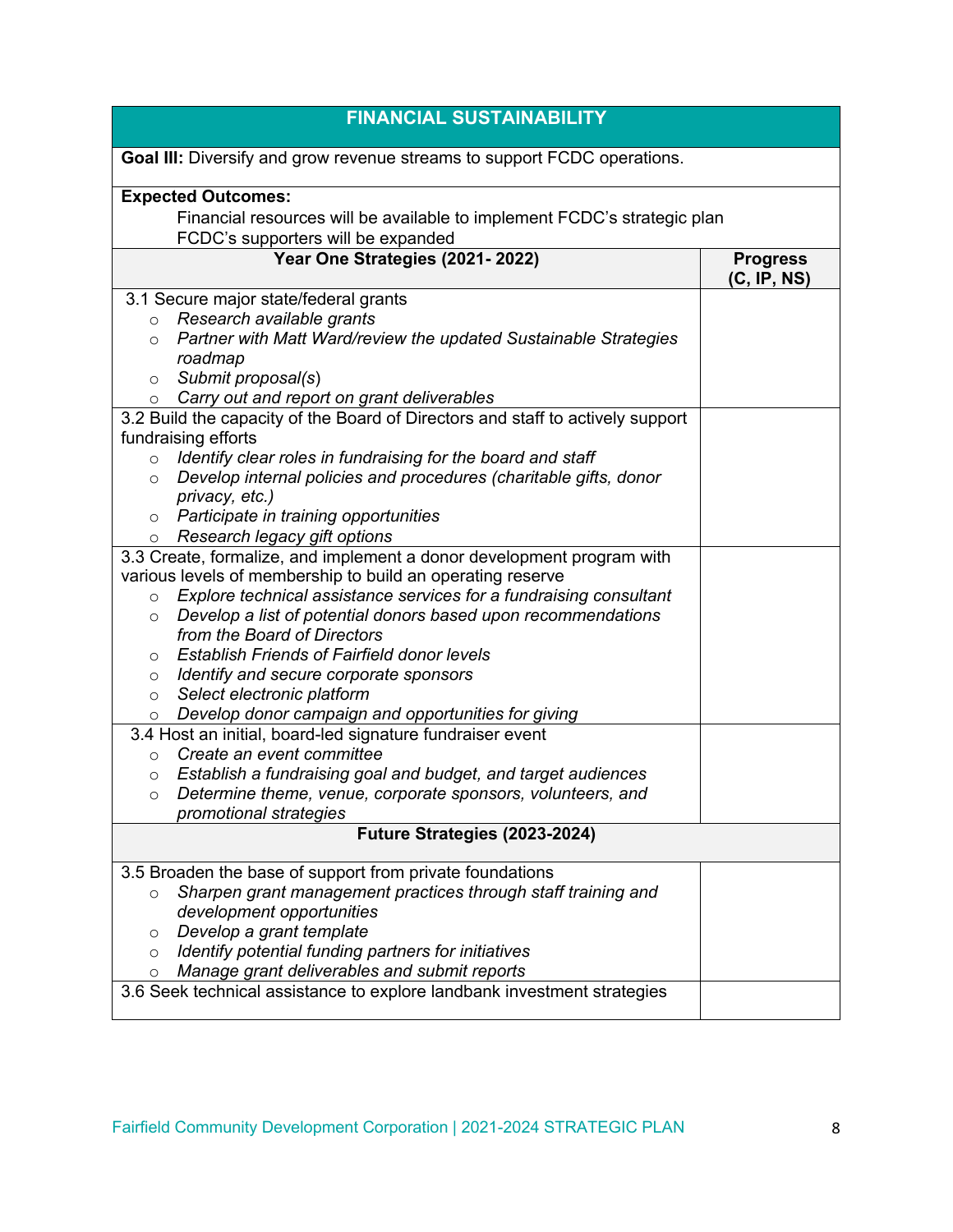| <b>ORGANIZATIONAL EXCELLENCE and COLLABORATION</b>                                                                                                                                                                                                                                                                                      |                                |  |  |  |
|-----------------------------------------------------------------------------------------------------------------------------------------------------------------------------------------------------------------------------------------------------------------------------------------------------------------------------------------|--------------------------------|--|--|--|
| Goal IV. Develop a culture of organizational excellence and collaboration to achieve the<br>mission.                                                                                                                                                                                                                                    |                                |  |  |  |
| <b>Expected Outcomes:</b>                                                                                                                                                                                                                                                                                                               |                                |  |  |  |
| FCDC is a thriving non-profit organization that is making significant contributions to<br>improving the community                                                                                                                                                                                                                       |                                |  |  |  |
| An active and engaged board of directors is leading the organization and supporting<br>staff                                                                                                                                                                                                                                            |                                |  |  |  |
| Year One Strategies (2021-2022)                                                                                                                                                                                                                                                                                                         | <b>Progress</b><br>(C, IP, NS) |  |  |  |
| 4.1 Develop clearly defined roles for the Board of Directors and committees<br>Create written expectations of the Board of Directors<br>$\circ$<br>Establish term limits<br>$\circ$<br>Review, update, and enforce attendance policies<br>$\circ$<br>Review and update the organizational bylaws<br>$\circ$                             |                                |  |  |  |
| 4.2 Develop an orientation process for new members of the Board of<br>Directors and volunteers                                                                                                                                                                                                                                          |                                |  |  |  |
| 4.3 Strategically expand the composition of the Board of Directors to<br>comply with the bylaws<br>Establish a Nominating Committee and nomination process which<br>$\circ$<br>includes a questionnaire                                                                                                                                 |                                |  |  |  |
| o Ensure the composition of the Board of Directors is diverse and<br>representative of the community                                                                                                                                                                                                                                    |                                |  |  |  |
| 4.4 Develop a staff evaluation process based upon defined priorities<br>Conduct staff evaluations bi-annually<br>$\circ$                                                                                                                                                                                                                |                                |  |  |  |
| 4.5 Ensure staff is supported through ongoing training and development<br>opportunities                                                                                                                                                                                                                                                 |                                |  |  |  |
| 4.6 Convene an annual teambuilding retreat with members of the Board of<br>Directors and staff                                                                                                                                                                                                                                          |                                |  |  |  |
| 4.7 Review and update the strategic plan on a bi-annual basis<br>Develop an annual operational plan<br>$\circ$<br>Develop an annual budget<br>$\circ$                                                                                                                                                                                   |                                |  |  |  |
| Future Strategies (2023-2024)                                                                                                                                                                                                                                                                                                           |                                |  |  |  |
| 4.8 Increase staffing to expand organizational capacity<br>Target new funding to staffing plans<br>$\circ$<br>Define the new staff position and job description<br>$\circ$<br>Continue to secure additional staff support through VISTA<br>$\circ$<br>Develop staff operational policies and procedures<br>$\circ$                      |                                |  |  |  |
| 4.9 Recruit and train a strong base of volunteers                                                                                                                                                                                                                                                                                       |                                |  |  |  |
| 4.10 Continue to build strong partnerships in the community: City of<br>Huntington, Marshall University and the School of Pharmacy, Cabell<br>Huntington Hospital, Mountwest Community College, Cabell County Career<br>Center, Huntington Junior College, local businesses, non-profit<br>organizations, and the faith-based community |                                |  |  |  |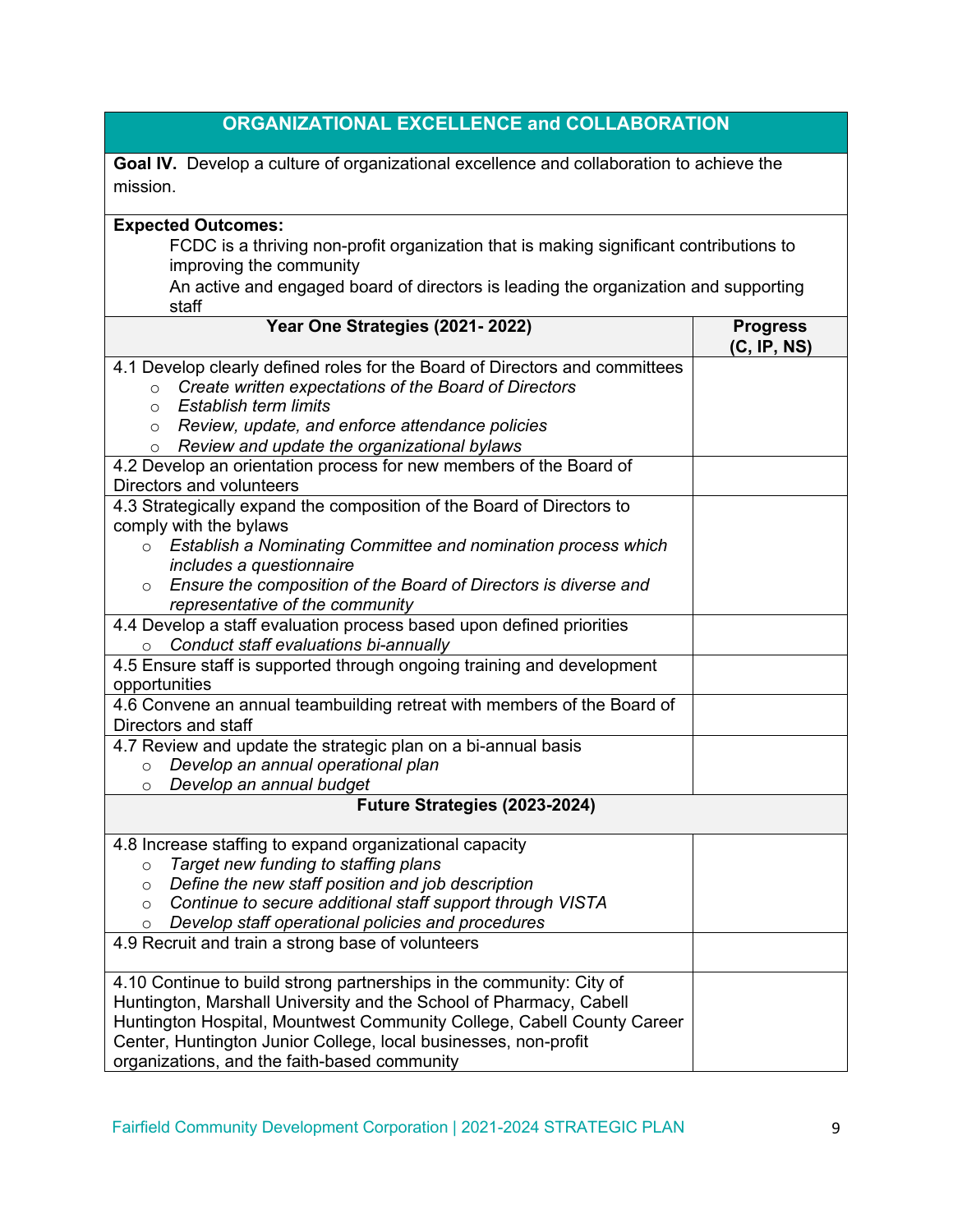### **FCDC Board of Directors**

Ms. MaRia Hill, **Chair**\* Director, A.D. Lewis Community Center

Reverend Charles Shaw, **Vice Chair**\* President, Huntington Black Pastors Association

Dr. Gayle Brazeau, **Secretary**\* Dean, Marshall University School of **Pharmacy Chair, Strategic Planning Committee**

M. J. L. Brydie, **Treasurer** Attorney, Nelson Mullins

Sandra Clements\* Consultant to the Board of Directors

Larry Ellis\* Director, Huntington Housing Authority

Kevin Fowler CEO, Cabell Huntington Hospital

Dr. Jerome Gilbert\* President, Marshall University

David Harris\* Community Leader Duron Jackson\* Director, Phil Cline Center of YMCA

Kelli Johnson\* Librarian, Drinko Library at Marshall **University** 

Mrs. Teresa Johnson\* City Council Member District 5

Dr. Alan Letton Dr. Alan Letton Consulting

Lisa Martin\* Director of Student Conduct, Marshall **University** 

Tonia Page Former Fairfield City Councilwoman

Matthew Plante\* Music Specialist, Cabell County Schools

RaShad Sanders, **Executive Director**\* FCDC

Steve Williams Mayor, City of Huntington

Mary Whitten Wiseman\* President, Foundation for the Tri-State

*\*Strategic Planning Participant* 

**Facilitator:** Becky King, Becky King Consulting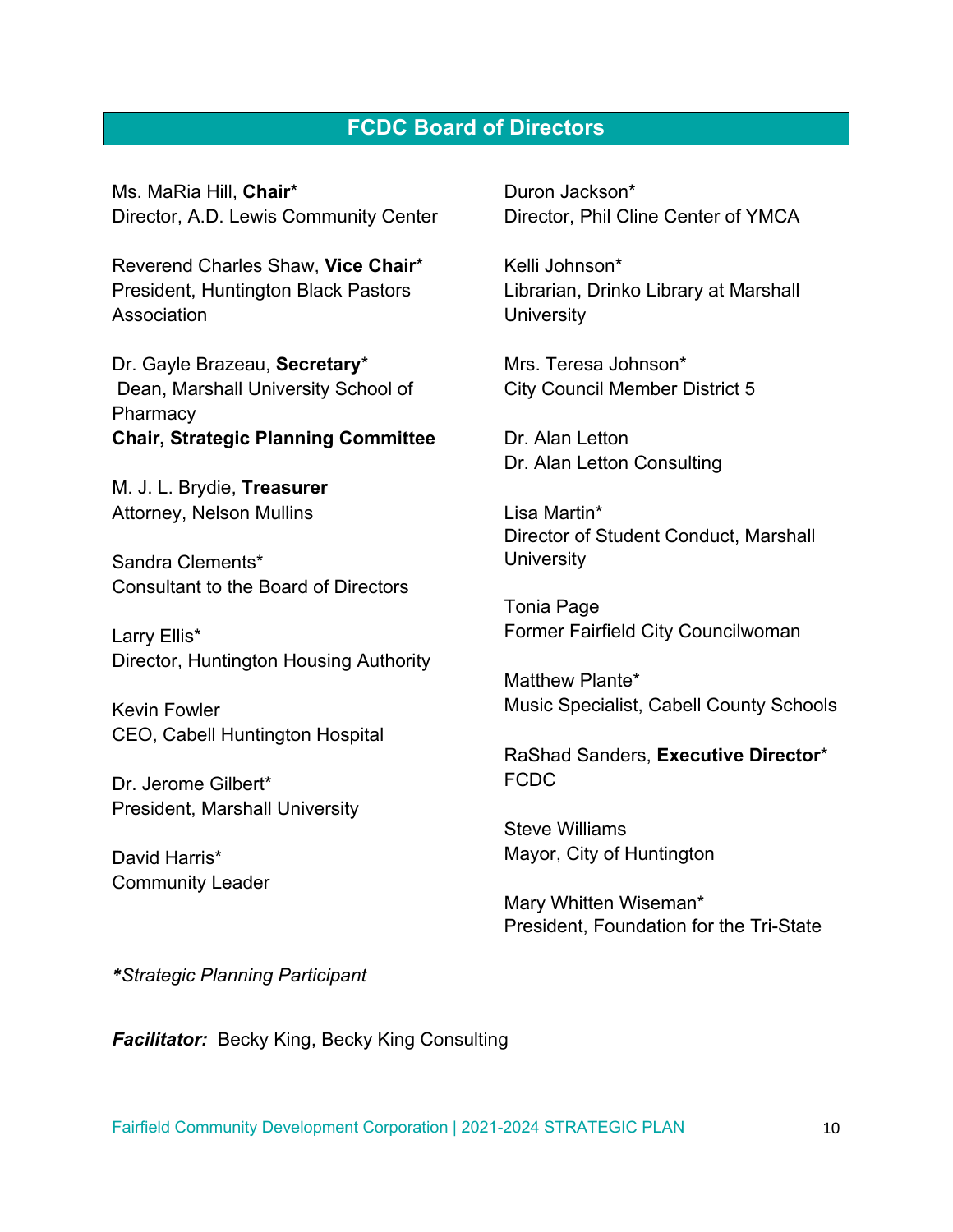# **Strategic Planning Documentation**

City of Huntington Innovation Plan

FCDC Bylaws

FCDC Board of Directors Roster

FCDC Pre-Retreat Survey and Report June 2021

FCDC Strategic Planning Issue Brief June 2021

Planning Retreat Session I Agenda, PowerPoint, Retreat Handouts and Summary Notes June 15, 2021

Planning Retreat Session II Agenda, PowerPoint, Retreat Handouts and Summary Notes June 29, 2021

Planning Retreat Session III Agenda, Retreat Handouts and Summary Notes July 20, 2021

Fairfield Community Development Corporation | 2021-2024 STRATEGIC PLAN 11